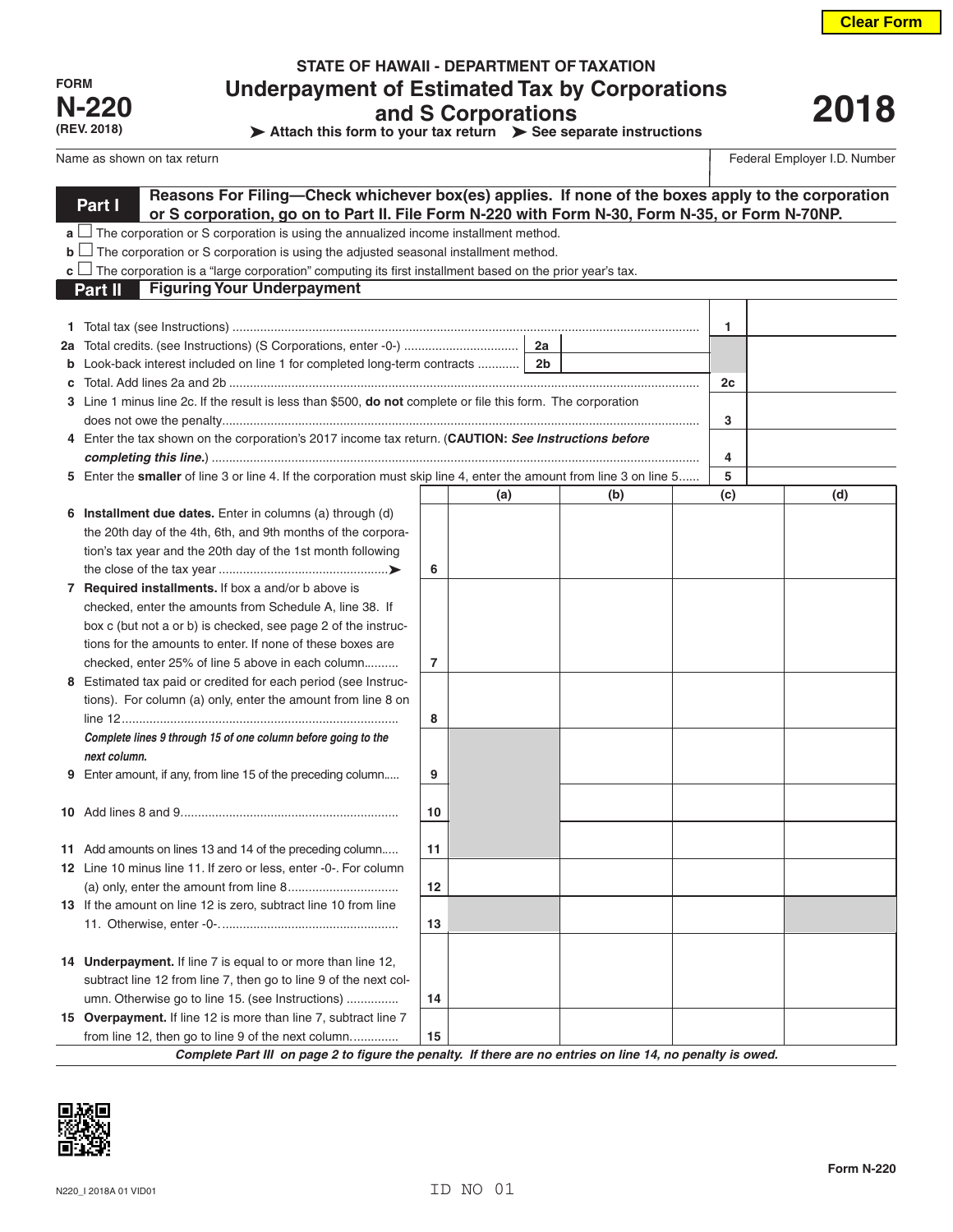### **FORM N-220 (REV. 2018) PAGE 2**

|    | <b>Part III</b> Figuring the Penalty                                                                                 |    | (a) | (b) | (c) |    | (d) |
|----|----------------------------------------------------------------------------------------------------------------------|----|-----|-----|-----|----|-----|
|    | 16 Enter the amount of underpayment(s) from Part II, line 14                                                         |    |     |     |     |    |     |
|    |                                                                                                                      | 16 |     |     |     |    |     |
| 17 | Enter the estimated tax installment due dates used in Part                                                           |    |     |     |     |    |     |
|    | II, line 6 in the respective columns (a) through $(d)$                                                               | 17 |     |     |     |    |     |
|    | 18 Enter the date each estimated tax installment was paid or                                                         |    |     |     |     |    |     |
|    | the 20th day of the fourth month following the close of the                                                          |    |     |     |     |    |     |
|    | tax year, whichever is earlier for columns (a) through (d)                                                           | 18 |     |     |     |    |     |
|    | 19 Enter the number of months from the date shown on line                                                            |    |     |     |     |    |     |
|    | 17 to the date on line 18 for columns (a) through (d) (See                                                           |    |     |     |     |    |     |
|    |                                                                                                                      | 19 |     |     |     |    |     |
|    | 20 Multiply the following: Number of months on line 19 x .00667                                                      |    |     |     |     |    |     |
|    | x underpayment on line 16 for columns (a) through (d)                                                                | 20 |     |     |     |    |     |
|    | 21 Underpayment penalty — Add line 20, columns (a) through (d). Enter the total here and on Form N-30, line 17; Form |    |     |     |     | 21 |     |

#### **Required Installments Using the Annualized Income Installment Method and/or the Adjusted Seasonal Installment Method Under IRC Section 6655(e) Schedule A**

Form N-35 filers: *For lines 2, 12, 13, and 14 below, "taxable income" refers to excess net passive income or the amount on which tax is imposed under IRC section 1374(a) (or the corresponding provisions of prior law), whichever applies.*

|   | Part I - Annualized Income Installment Method                  |    | (a)    | (b)    | (c)    | (d)    |
|---|----------------------------------------------------------------|----|--------|--------|--------|--------|
|   |                                                                |    | First  | First  | First  | First  |
|   | Annualization period (see Instructions).                       | 1  | months | months | months | months |
|   |                                                                |    |        |        |        |        |
|   | 2 Enter taxable income for each annualization period.          | 2  |        |        |        |        |
|   |                                                                |    |        |        |        |        |
| 3 | Annualization amount (see Instructions).                       | 3  |        |        |        |        |
|   |                                                                |    |        |        |        |        |
|   | 4 Annualized taxable income. Multiply line 2 by line 3.        | 4  |        |        |        |        |
|   | 5 Figure the tax on the net capital gains and ordinary         |    |        |        |        |        |
|   | income in each column on line 4 by following the instruc-      |    |        |        |        |        |
|   | tions for Form N-30, Schedule J, lines 13 thru 16; Form        |    |        |        |        |        |
|   | N-35, lines 22a and 22b; or Form N-70NP, Part I or Part II.    | 5  |        |        |        |        |
|   | 6 Enter other taxes for each payment period (see               |    |        |        |        |        |
|   | Instructions).                                                 | 6  |        |        |        |        |
|   |                                                                |    |        |        |        |        |
|   | Total tax. Add lines 5 and 6.                                  | 7  |        |        |        |        |
|   | 8 For each period, enter the same type of credits as al-       |    |        |        |        |        |
|   | lowed for Form N-220, line 2a (see Instructions).              | 8  |        |        |        |        |
| 9 | Total tax after credits. Line 7 minus line 8. If zero or less, |    |        |        |        |        |
|   | enter-0-.                                                      | 9  |        |        |        |        |
|   |                                                                |    |        |        |        |        |
|   | 10 Applicable percentage.                                      | 10 | 25%    | 50%    | 75%    | 100%   |
|   |                                                                |    |        |        |        |        |
|   | 11 Multiply line 9 by line 10.                                 | 11 |        |        |        |        |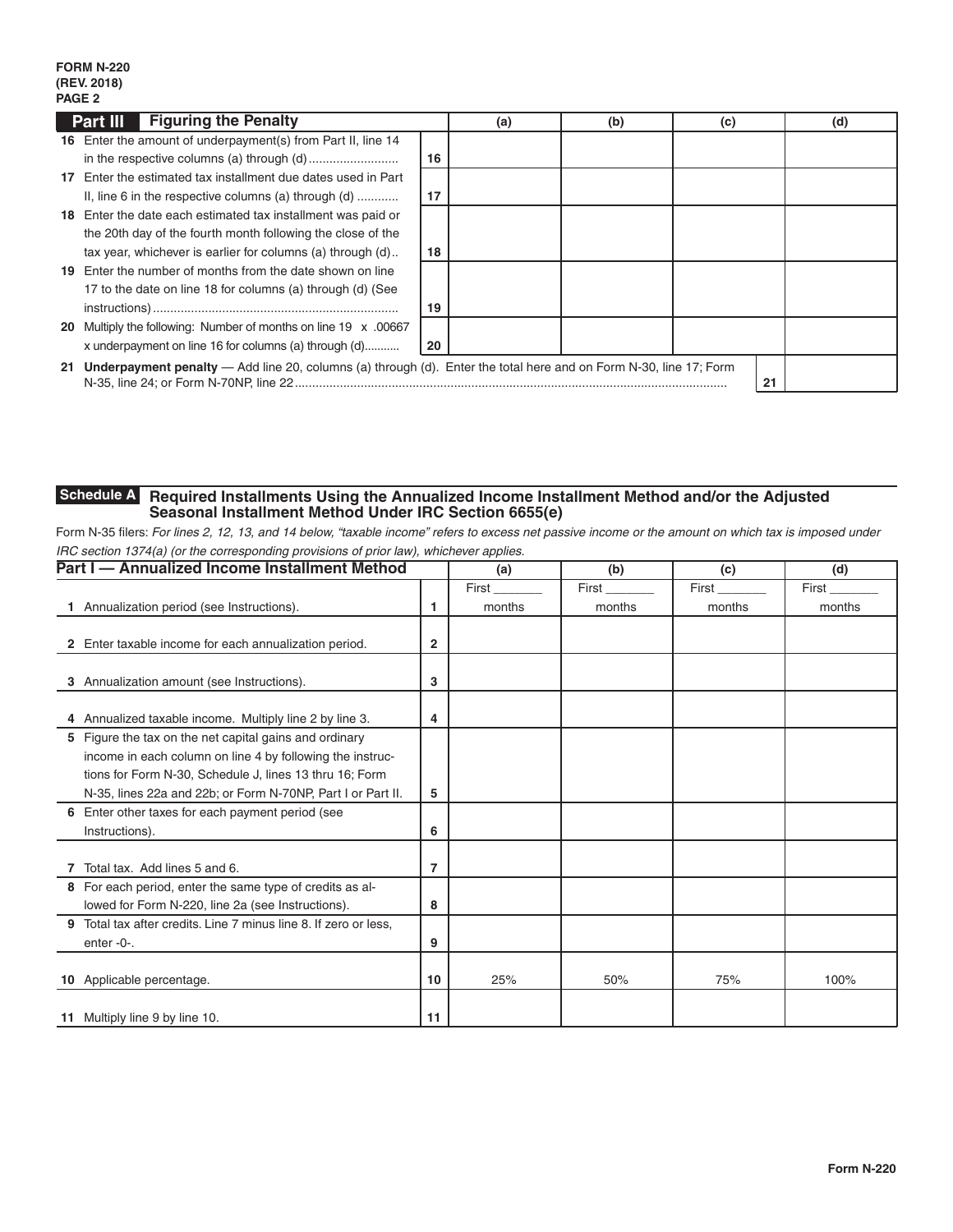# **Schedule A**

Part II — Adjusted Seasonal Installment Method (Caution: *Use this method only if the base period percentage for any 6 consecutive months is at least 70%. See the Instructions for more information.)* 

|                                                                                        |            | (a)     | (b)     | (c)     | (d)         |
|----------------------------------------------------------------------------------------|------------|---------|---------|---------|-------------|
|                                                                                        |            | First 3 | First 5 | First 8 | First 11    |
|                                                                                        |            | months  | months  | months  | months      |
| 12 Enter the taxable income for the following periods:                                 |            |         |         |         |             |
| a Tax year beginning in 2015                                                           | 12a        |         |         |         |             |
|                                                                                        |            |         |         |         |             |
| <b>b</b> Tax year beginning in 2016                                                    | 12b        |         |         |         |             |
|                                                                                        |            |         |         |         |             |
| c Tax year beginning in 2017                                                           | 12c        |         |         |         |             |
| 13 Enter taxable income for each period for the tax year                               |            |         |         |         |             |
| beginning in 2018.                                                                     | 13         |         |         |         |             |
|                                                                                        |            | (a)     | (b)     | (c)     | (d)         |
|                                                                                        |            | First 4 | First 6 | First 9 | Entire year |
|                                                                                        |            | months  | months  | months  |             |
| 14 Enter the taxable income for the following periods:                                 |            |         |         |         |             |
| a Tax year beginning in 2015                                                           | 14a        |         |         |         |             |
|                                                                                        |            |         |         |         |             |
| <b>b</b> Tax year beginning in 2016                                                    | 14b        |         |         |         |             |
|                                                                                        | 14с        |         |         |         |             |
| c Tax year beginning in 2017<br>15 Divide the amount in each column on line 12a by the |            |         |         |         |             |
| amount in column (d) on line 14a.                                                      | 15         |         |         |         |             |
| 16 Divide the amount in each column on line 12b by the                                 |            |         |         |         |             |
| amount in column (d) on line 14b.                                                      | 16         |         |         |         |             |
| 17 Divide the amount in each column on line 12c by the                                 |            |         |         |         |             |
| amount in column (d) on line 14c.                                                      | 17         |         |         |         |             |
|                                                                                        |            |         |         |         |             |
| 18 Add lines 15 through 17.                                                            | 18         |         |         |         |             |
|                                                                                        |            |         |         |         |             |
| 19 Divide line 18 by 3.                                                                | 19         |         |         |         |             |
|                                                                                        |            |         |         |         |             |
| 20 Divide line 13 by line 19.                                                          | 20         |         |         |         |             |
| 21 Figure the tax on line 20 following the instructions for                            |            |         |         |         |             |
| Form N-30, Schedule J, lines 13 thru 16; Form N-35,                                    |            |         |         |         |             |
| lines 22a and 22b; or Form N-70NP, Part I or Part II.                                  | 21         |         |         |         |             |
| 22 Divide the amount in columns (a) through (c) on line 14a                            |            |         |         |         |             |
| by the amount in column (d) on line 14a.                                               | 22         |         |         |         |             |
| 23 Divide the amount in columns (a) through (c) on line 14b                            |            |         |         |         |             |
| by the amount in column (d) on line 14b.                                               | 23         |         |         |         |             |
| 24 Divide the amount in columns (a) through (c) on line 14c                            |            |         |         |         |             |
| by the amount in column (d) on line 14c.                                               | 24         |         |         |         |             |
|                                                                                        |            |         |         |         |             |
| 25 Add lines 22 through 24.                                                            | 25         |         |         |         |             |
|                                                                                        |            |         |         |         |             |
| 26 Divide line 25 by 3.                                                                | 26         |         |         |         |             |
|                                                                                        |            |         |         |         |             |
| 27 Multiply the amount in columns (a) through (c) of line 21                           |            |         |         |         |             |
| by the amount in the corresponding column of line 26. In                               |            |         |         |         |             |
| column (d), enter the amount from line 21, column (d).                                 | ${\bf 27}$ |         |         |         |             |

*(Continued on page 4)*